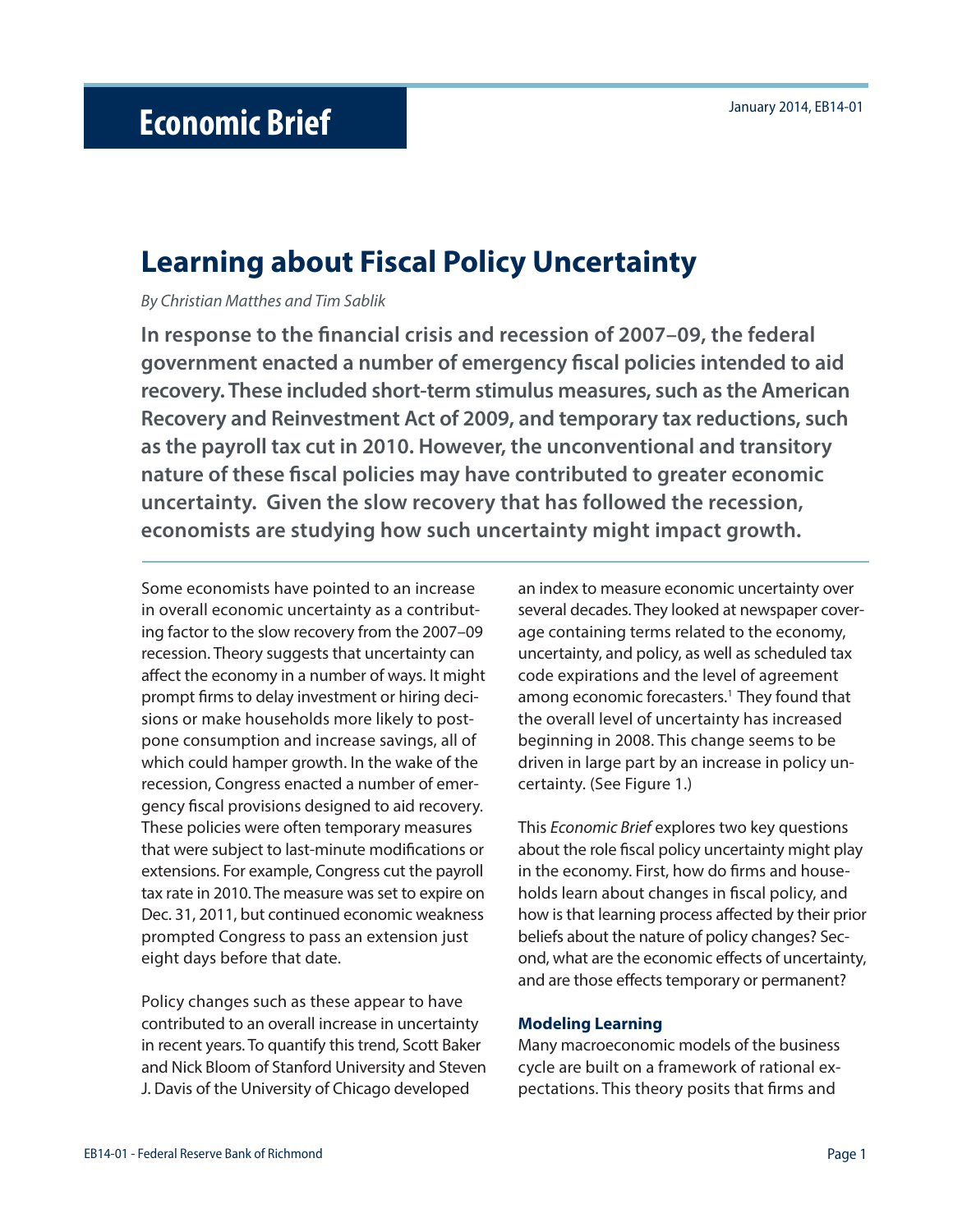households (or "economic agents") have complete knowledge of the structure of the economy. In the event of a change, they immediately and rationally incorporate new knowledge into their expectations for the future. For example, in the 2007–09 recession, the government enacted a number of fiscal policy changes to counteract negative economic shocks, such as the collapse of the housing market. The rational-expectations model predicts that agents with access to complete information would expect the new policies to improve economic conditions, and they would immediately adjust their expectations for future economic growth upward. This could allow the economy to move quickly toward recovery, or even bypass the recession altogether, since firms and households would not be as concerned about the negative economic shocks.

But some economists have argued that rational expectations may not be the most realistic way to model how agents react during periods of policy change. It is not clear that agents have full knowledge of the policies in place at any given time, especially when those policies are subject to sudden changes. These economists propose an alternative model framework called adaptive learning. Under adaptive learning, firms and households are uncertain about the current and future structure of the economy, including fiscal

policy. They form expectations about how policies are set based on their observations of how the government acts. Thus, unlike the full-information, rationalexpectations model, there is a period of uncertainty surrounding each policy change. Models using the adaptive-learning framework predict very different responses to policy changes than rational-expectations models. Economic effects from the policies may ultimately be larger than the impact predicted under rational expectations, and adjustment to the new equilibrium may take longer.<sup>2</sup>

Models with adaptive learning typically assume that agents are uncertain about the structure of the entire economy. This may make it difficult to isolate how uncertainty about a policy change specifically impacts economic outcomes. In a recent working paper, one of the co-authors of this brief (Matthes) and Josef Hollmayr of the Deutsche Bundesbank develop a model to explore how learning and uncertainty affect the economic response to fiscal policy changes.<sup>3</sup> In order to isolate these effects, they assume agents are fully knowledgeable about the structure of the economy but are uncertain about how the government sets fiscal policy in response to changes in economic factors, such as past output and government debt. In other words, agents don't know what "rules" the government follows when setting policy. Instead,



**Note:** The index is an aggregation of four components: a scaled count of news articles that refer to the economy, uncertainty, and policy; a discounted dollar-weighted sum of scheduled expirations of federal tax code provisions; and indexes of disagreement among professional forecasters about future Consumer Price Index inflation and future government purchases. **Sources:** Scott Baker, Nick Bloom, and Steven J. Davis at www.policyuncertainty.com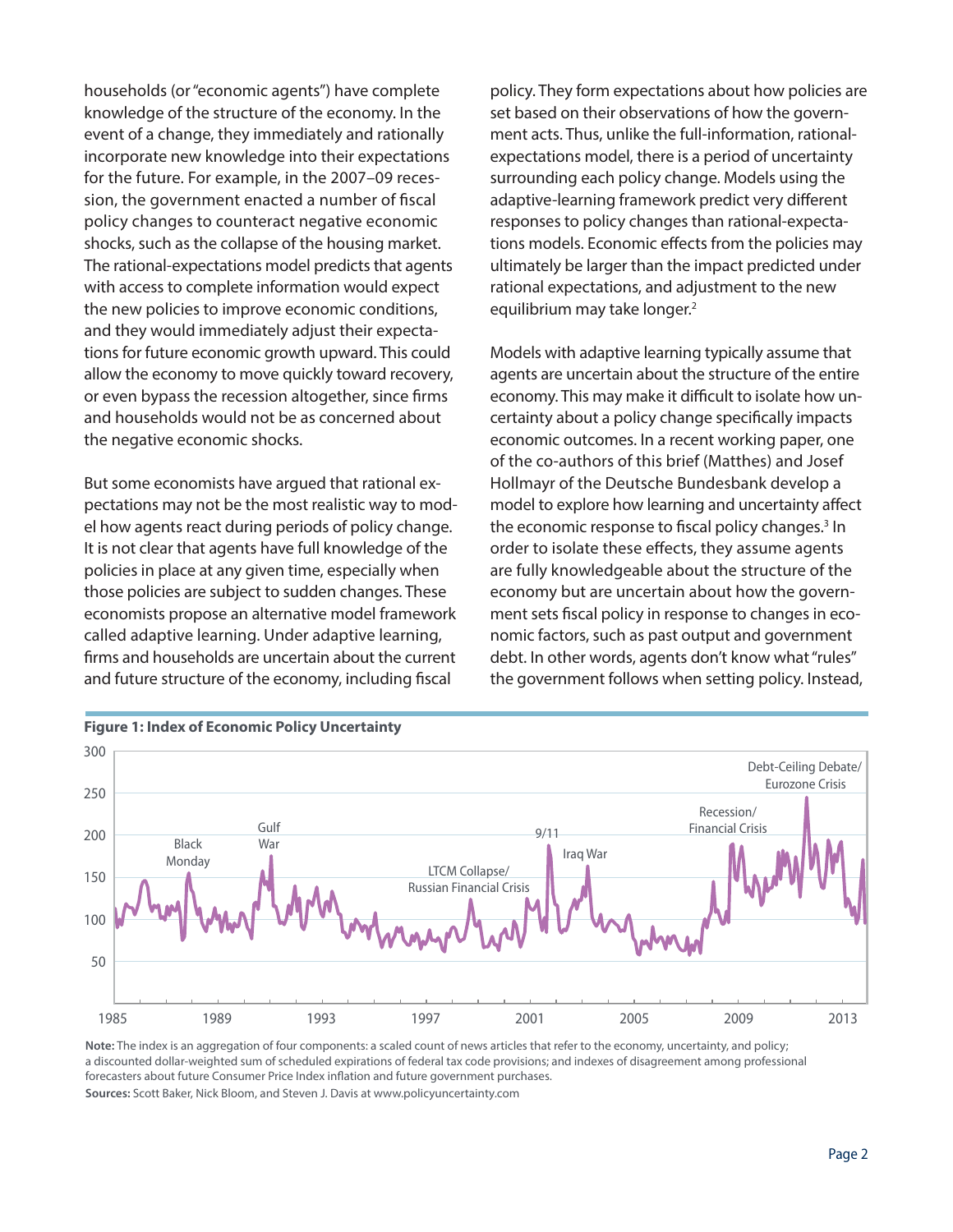they use their observations of the government's actions over time to update their expectations of the fiscal policy rules. $4$ 

## **Estimating the Effects of Uncertainty**

Matthes and Hollmayr compare the predictions of their adaptive-learning model to those of a fullinformation, rational-expectations model. They run a simulation with both models in which there is a negative economic shock followed by a general increase in government spending.<sup>5</sup> Under rational expectations, economic agents are immediately aware of the fiscal policy change, and there is no period of uncertainty or learning. The model predicts that the policy change generates a small short-term increase in overall output, but this comes at the cost of several long-run effects, including higher debt and lower consumption.

Under the learning model, agents behave similarly to the predictions under rational expectations up until the fiscal policy change. Immediately after the change, there is a spike in uncertainty that quickly fades as agents learn about the new policies and incorporate that knowledge into their decisions. This follows the pattern Baker, Bloom, and Davis observe in their uncertainty index. Yet despite the fact that this period of heightened uncertainty is brief, it generates economic outcomes that are significantly different than those predicted under rational expectations because agents initially respond to perceived rather than actual policy changes. In the period immediately following the policy change, average consumption is higher and average hours worked are lower, making firms and households in the learning model better off than those in the rational-expectations model on average. But at the same time, consumption and other variables, such as gross domestic product (GDP), are significantly more volatile.

This short-run volatility has long-lasting effects. The model predicts that 10 years after the policy change, cumulative GDP is 2 percent lower. The stock of physical capital is also persistently lower due to a sudden drop in investment immediately following the policy change. During the period of uncertainty, agents underestimate the persistence of the increase in government spending because they initially attribute part of the change in policy to short-lived shocks. As a result, they underestimate future increases in debt and taxes, leading them to view immediate investment as less favorable than it actually is. In contrast, agents with rational expectations immediately realize the new long-run levels of debt and taxes and therefore find it more profitable to invest even during the crisis.

The extent to which the predictions of the learning model differ from the rational-expectations model also depends on the likelihood agents assign to policy changes. The less firms and households believe a policy change will occur, the larger the gap in average outcomes predicted by the two models. In essence, it takes the agents in the learning model longer to modify their expectations when they don't expect a change. This difference substantially decreases the short-run volatility predicted by the model, but it increases the negative long-run effects. This occurs because the agents place a greater weight on their prior beliefs. In the opposite scenario, when agents think that a policy change is more likely (for example, when policymakers announce a change ahead of time), they react more strongly to new information as it becomes available. The result in this case is greater short-term volatility, as agents tend to "overreact" to the new data.

## **Implications**

Adaptive-learning models suggest that economists and policymakers should exercise caution when evaluating the effects of fiscal policy changes. Assuming that firms and households have access to full information may lead to underestimates of long-run economic effects. Matthes and Hollmayr find that even limiting the uncertainty agents face to fiscal policy changes yields results that are significantly different from those predicted under rational expectations. It is likely that firms and households face additional uncertainties about the economy as well.

The results of the learning model also suggest a possible role for communication about fiscal policy changes. Increased communication by policymakers may reduce the negative long-term economic outcomes, but to the extent that increased commu